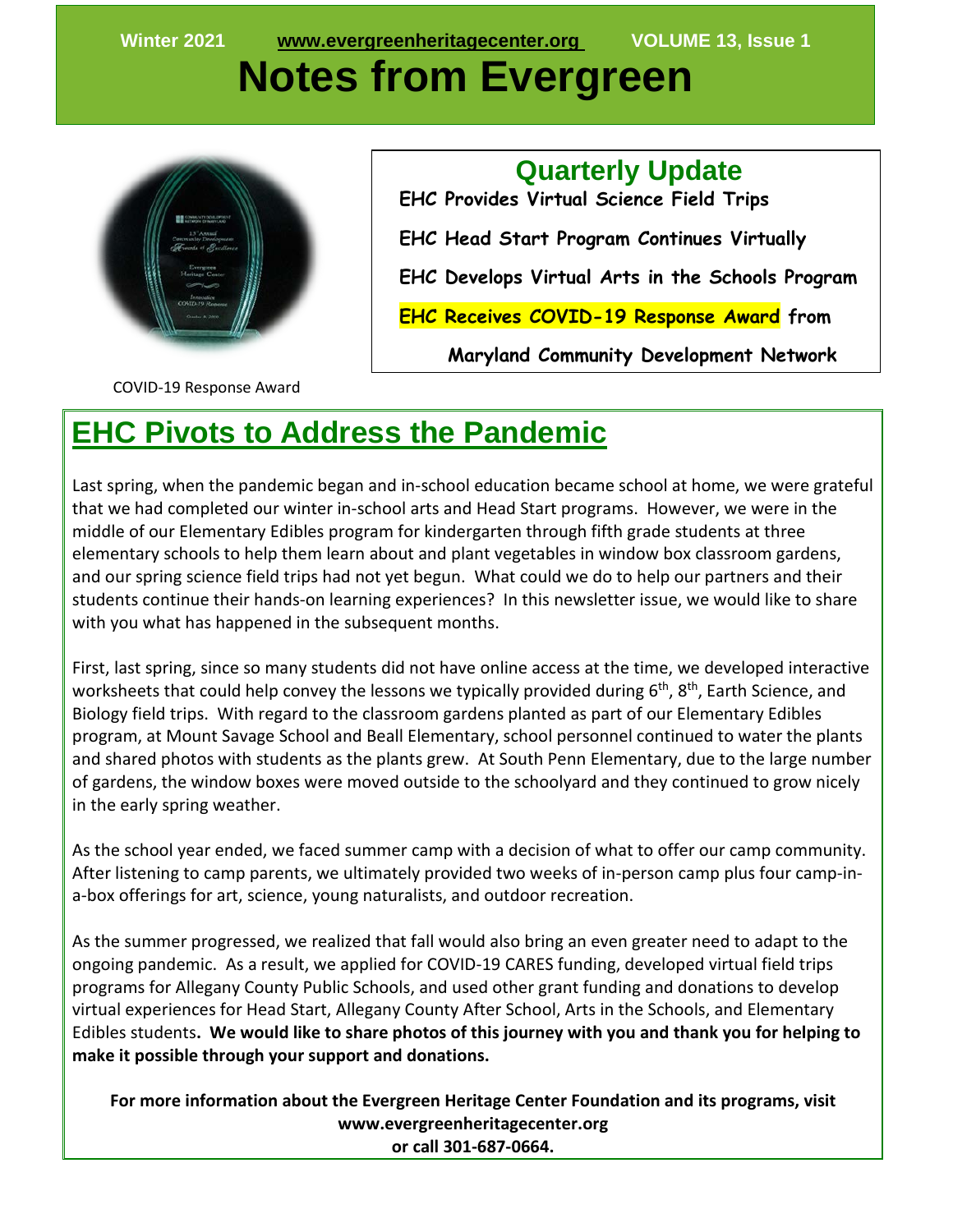# **Evergreen is Serving Over 6200 Students Virtually!**

**HEAD START:** To date we have developed three video-based programs for Head Start Center that provide 1) an EHC garden tour video and spinach planting experience, 2) a spinach tasting experience, and a pollinator video and Bumble Buddy kits so that each child could make his/her own pollinator bee. All three kits were delivered (complete with necessary supplies) to 14 Allegany County centers (260 children). We also delivered the pollinator video and Bumble Buddy kits for 300 Washington County Head Start children, who have been virtual all year, so they have not yet been able to use the planting and tasting modules that need to be conducted by teachers in the classroom.



*Children planting their window box garden, tasting spinach, and a completed Bumble Buddy*

**AFTER SCHOOL:** We have also provided four video-based tutorials for After School that tell the story of the early settlement of Allegany County at Evergreen, "green" living in the Evergreen Farmhouse (now a museum), 150 years of farming history through a tour of the EHC's Living Off the Land Agricultural Museum, and the story of the EHC's educational and environmental programs. If the children go back to school this spring, we will also do a school-based gardening program with them (approximately 160 students).

**ARTS IN THE SCHOOLS:** Our Art Director Maggie Pratt has developed a video-based version of our 3rd grade Arts in the Schools program, sponsored by the Allegany Arts Council. We hope to have this program presented when students are back in the classroom, however, it can also be used in a home-based setting. We also received a grant to develop and deliver a new  $4<sup>th</sup>$  grade program, which will be virtual. Together these two programs will reach 1200 children. **Below are photos from the 3rd grade program.**

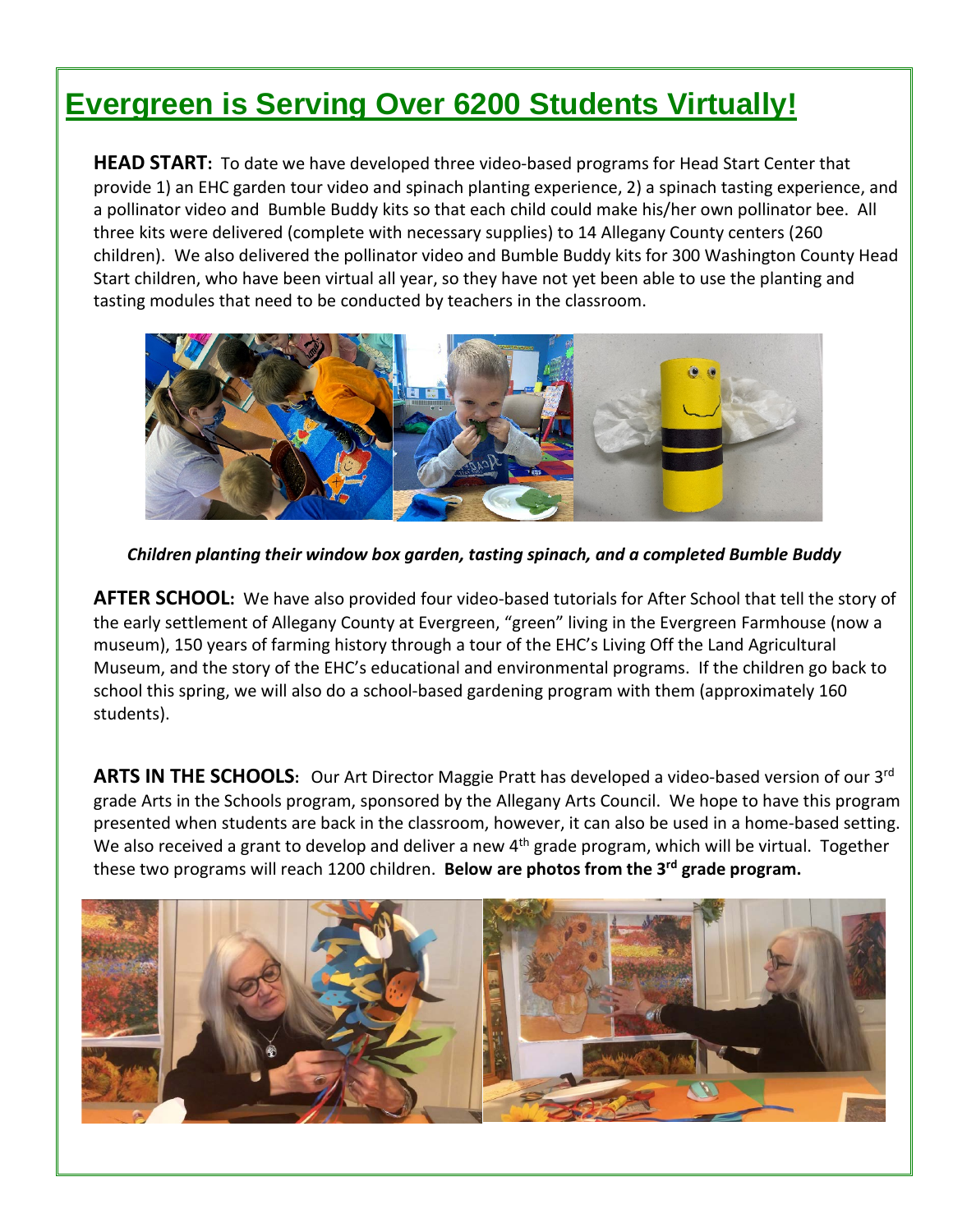# **More Virtual Programs and Live Infrastructure Projects!**

**STEM Field Trips for Allegany County Public Schools:** To date we have developed video-based online programs for both high school Earth/Space Science and 6th Grade Science (approximately 1200 students). For both of these programs, we worked with teachers to streamline the process and integrate with the Schoology ACPS-chosen platform. Currently we are developing a new energy program for 8th Grade Science (600 more students) funded by First Energy. This new program will incorporate the EHC's one hundred year coal history as well as alternative energy solutions. We are hoping, as is the school system, that we may be able to conduct our spring Biology program in the schoolyard in late spring (600 additional students). This new methodology has been a true learning experience for everyone.



*EHC instructors filming demonstrations for the Earth/Space virtual field trips*

**ELEMENTARY EDIBLES**: This year we are preparing a video-based version of this gardening/tasting program for K-5<sup>th</sup> grade at seven Title I schools (2000 students), where each grade level grows a different vegetable, learns about its health benefits, and tastes and grades their veggie. Through this impactful programs, almost all students taste their vegetable!

**NEW PROJECTS**: Regarding infrastructure projects, the outdoor Appalachian Kitchen is being completed. This new pavilion is made from our own lumber and locally-made Mount Savage bricks and includes a firebrick oven. We have also begun rebuilding our 100 year old Miners' Mule Stable (above the barn) to create a coal museum. This coal trail building will be the first of multiple coal trail features to be rebuilt for tours and education programs.

Please feel free to contact us at 301-687-0664 or <u>foundation@evergreenheritagecenter.org</u> for any questions you may have. You may also obtain more information on our Facebook page evergreenheritage or at our website www.evergreenheritagecenter.org.